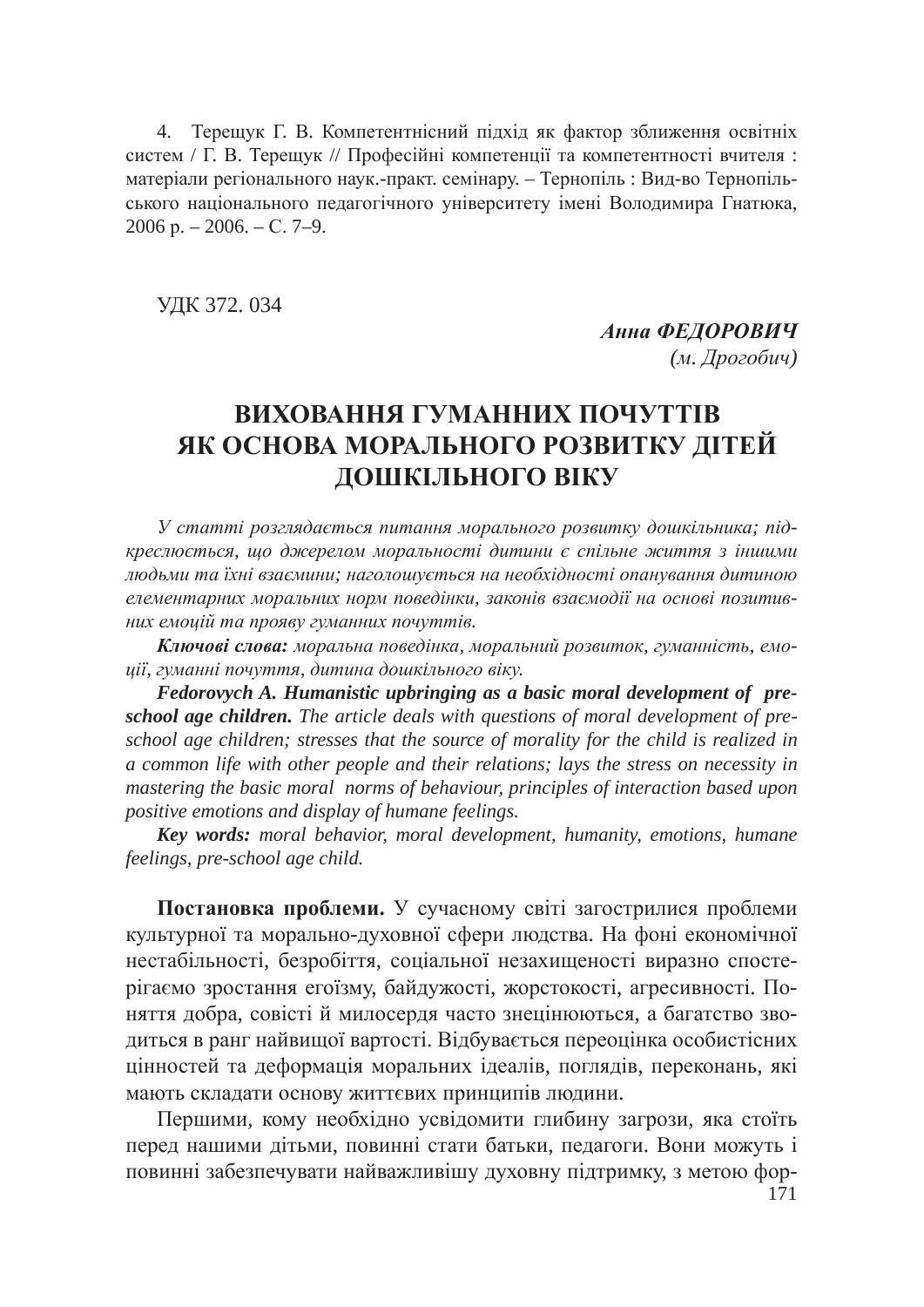мування високоморальної, добропорядної, чесної особистості. Адже душа людини набагато раніше потребує уваги й турботи, ніж її розум. Саме у дошкільні роки дитина засвоює перші уроки моралі, опановуючи за допомогою дорослих норми порядності, доброти, працьовитості.

Важливого значення набуває організація процесу виховання в дошкільних навчальних закладах, завдання яких сформувати основи моральної спрямованості особистості, гуманні почуття та якості, сприяти засвоєнню моральних норм і правил, розвитку моральних мотивів і навичок поведінки [13]. На це орієнтує й державна політика в галузі дошкільної освіти, наголошуючи на необхідності пошуку шляхів морального виховання і розвитку, потужних та ефективних виховних впливів з боку різних виховних установ, інститутів соціалізації, суб'єктів виховання, спрямованих на формування гуманності, а також тих рис, які відповідають нормам загальнолюдської моралі $[1: 2]$ .

Аналіз досліджень. Виховання гуманного ставлення до інших людей розглядається науковцями як процес формування моральних уявлень, моральних почуттів, звичок і мотивів поведінки. Окремі ідеї гуманістичної спрямованості освітньо-виховного середовища у дошкільному навальному закладі означені у роботах Г. Балла [3], І. Беха [4], А. Богуш [5], О. Кононко [11], Т. Поніманської [12; 13; 14] та ін.

Проблема морального розвитку та формування гуманних стосунків представлена у сучасних дослідженнях через поняття милосердя (І. Княжева [9]), співчуття, толерантності (Н. Скрипник), гуманних почуттів, взаємин (С. Ладивір, О. Долинна, В. Котирло, С. Кулачківська, О. Вовчик-Блакитна, Ю. Приходько [6]), гуманної поведінки (Л. Врочинська [7]) та ін.

На думку вчених, гуманні почуття доступні дітям дошкільного віку, а до часу їх вступу до школи вони стають більш складними і усвідомленими. Якщо основи гуманного ставлення до людей не будуть сформовані у період дитинства, особистість може стати неповноцінною і у подальшому надолужити це буде досить складно.

Отож, проблема виховання у дітей основ моральності є очевидною і потребує теоретичної розробки та реалізації через практику виховання й навчання. Необхідність формування гуманної поведінки не потребує доказів і на це повинні бути спрямовані спільні зусилля вихователів, педагогів, психологів та батьків.

Мета статті – довести, що фундаментом морального розвитку та виховання дошкільників є взаємодія з іншими людьми на основі гуманних емоцій, почуттів, мотивів поведінки.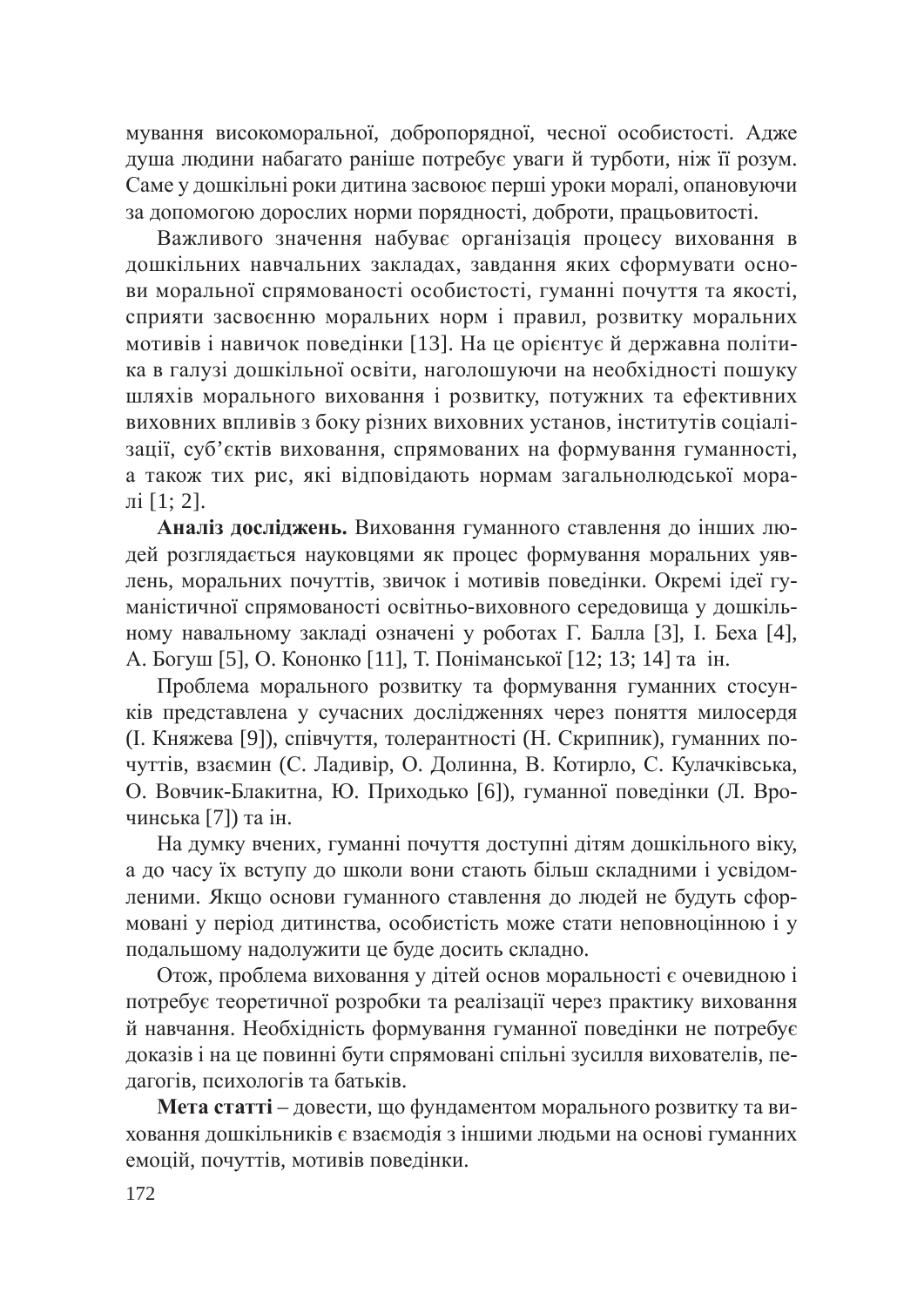Виклад основного матеріалу. Основою формування особистості € моральний розвиток, який виявляється у сповідуваній нею системі поглядів, уявлень, норм, оцінок, що регулюють поведінку. Моральна людина узгоджує свої дії з інтересами інших людей, керується у своїх помислах критеріями загальнолюдських цінностей, відповідає за свої вчинки не лише перед законом, людьми, а й перед власною совістю. Моральність є результатом засвоєння і внутрішнього прийняття норм моралі, які набувають регулюючої сили, зумовлюють поведінку особистості. Виявляється вона у вільному свідомому виборі способу дій. Рівень моральності починається тоді, коли поведінкою людини керують не лише примусові почуття чи знання поведінкових норм, а й етичні ідеали, смаки, оцінки; коли гарний вчинок стає не моментом самозакоханості, а приносить етичну насолоду, радість людині. Тобто, тут задіяними є емоції та почуття особистості.

Характеристикою людських вчинків і взаємин, моральним взірцем є Добро. Це мотив життєдіяльності, ідеал виховання, мета життя. Добра людина втілює добро у житті, в поведінці, прагне до нього. Вона несе благо, радість іншим, здатна до співчуття, любить, розуміє, приходить на допомогу. Гуманність (людинолюбство, доброзичливість, турбота, співучасть, дружелюбність) проявляється в увазі до людей, прагненні добрих стосунків з ними, готовності надавати допомогу, виявляти співчуття і співпереживання [3]. Її джерелом є спільне життя людей, їхні взаємини. Через взаємодію з іншими простежується зв'язок категорій моралі з реальним життям.

Уже з перших років життя формується досвід спілкування з близькими людьми, довіра до них у процесі різноманітних видів діяльності. Йдеться про виховання доброзичливого ставлення до співрозмовників, вироблення установки, що в сім'ї, в садочку всі мають піклуватися один про одного. За умов правильного виховання «довіра до світу» переростає у відкритість, ютовність сприймати інших людей, інтерес до спілкування [10].

Спілкуючись з дітьми дошкільного віку, дорослі не часто запитують про їхні думки, мрії, почуття. А це дуже важливо для морального зростання особистості. Тому особливу увагу слід звертати на виховання інтересу до себе, вміння спостерігати за власними вчинками, діями, контролювати й оцінювати їх, свідомо приймати рішення, робити вибір. Добре, гуманне ставлення до оточуючого світу втілюється через доброзичливість, чуйність, готовність співпереживати, прощати, а також великодушність, терпеливість, делікатність, поступливість.

Особистість дошкільника формується через певну сукупність чинників та соціальні відносини, у яких дитина бере участь. І якщо у стосун-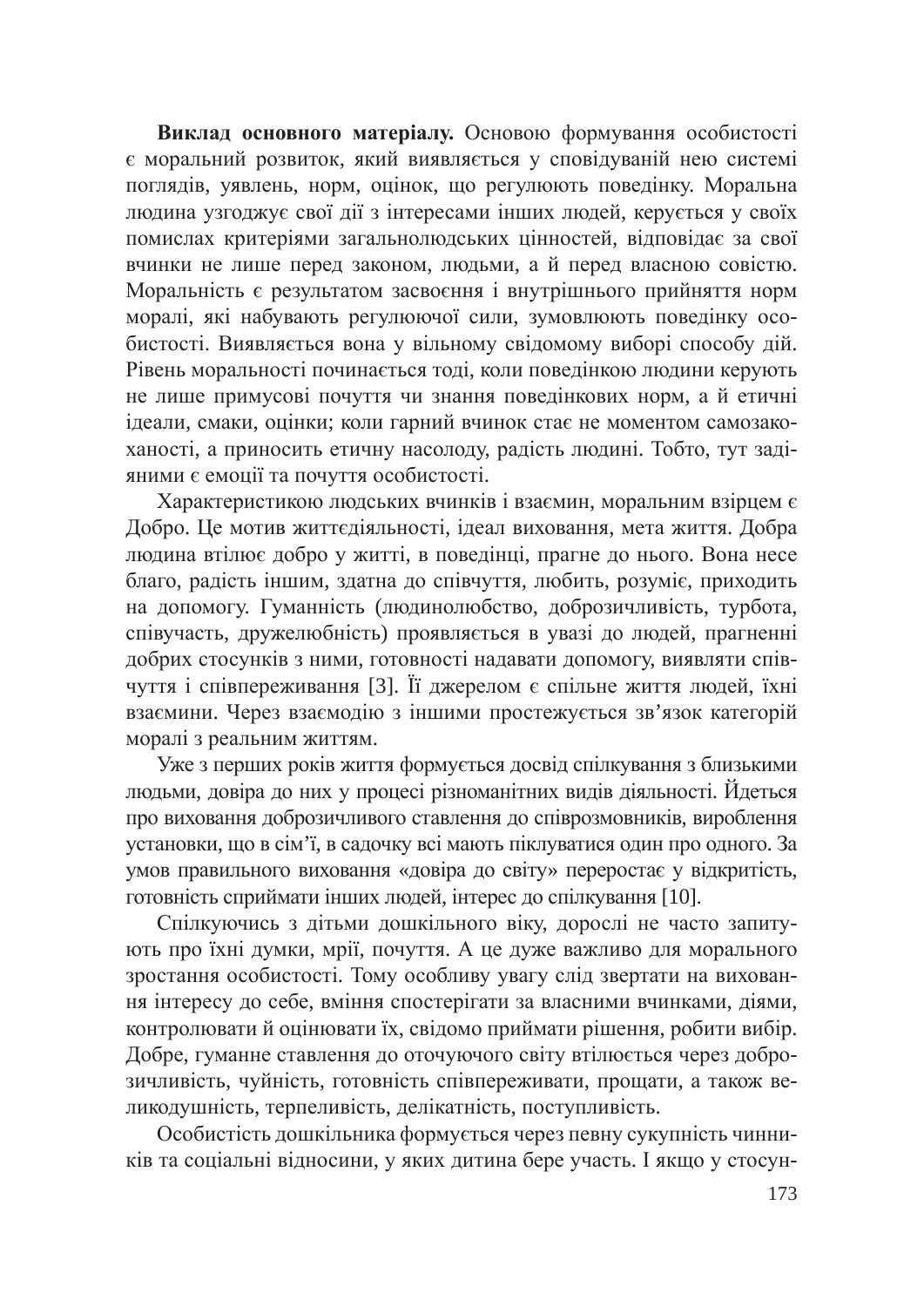ках з іншими багато жорстокості, байдужості, егоїзму, то це може стати характерним для малюка та визначатиме його поведінку в майбутньому.

Дошкільний вік вирізняється підвищеною сприйнятливістю до соціальних впливів. Дитина вбирає у собі все людське: способи спілкування, поведінки, відносини, використовуючи при цьому власні спостереження, емпіричні висновки та умовиводи, наслідування дорослих. Вона опановує елементарні етичні норми життя, осягає світ людських стосунків, відкриває закони взаємодії. Прагнучи стати дорослим, маля підкоряє свої дії загальним нормам і правилам поведінки. Тобто, відбувається її моральний розвиток.

Якщо дитина розуміє та відчуває своє місце у системі стосунків з іншими, адекватно поводить себе, то її вважають соціально компетентною. Зокрема, у Базовому компоненті дошкільної освіти наголошується на необхідності формування таких якостей дошкільника: уміння орієнтуватися у світі людей (рідні, близькі, знайомі, незнайомі, різної статі, віку, роду занять та ін.); здатність розуміти іншу людину, її настрій, потреби, особливості поведінки; уміння поважати інших людей, допомагати, турбуватися про них; спроможність обирати відповідні ситуації спілкування і спільної діяльності [2].

Розвинений внутрішній світ, вміння усвідомлювати свої переживання, радіти, дивуватися, сердитися є підгрунтям для становлення самосвідомості, розвитку вміння регулювати власну поведінку, поважати й цінувати інших та себе. Під час налагодження стосунків з іншими, участі у різноманітних формах діяльності у дитини формуються соціально цінні якості (чуйність, уважність, запопадливість та ін.). При цьому важливим є емоційний зміст спілкування. Виникають не просто окремі вміння розуміти іншого, виявляти симпатію, співчуття, бути товариським, але й цілісне емоційне утворення – спрямованість переживань дитини на емоційні прояви дорослого (ровесника), яка слугує цілям проникнення у його внутрішній світ, і є засобом інтимного зв'язку із ними [6].

Динаміка спілкування упродовж дошкільного віку проходить кілька етапів: від потреби малюка у вчасному догляді, увазі і доброзичливості оточуючих (ранній вік) до усвідомленості потреби в повазі дорослих (молодший дошкільний вік) та до потреби у взаєморозумінні (старші дошкільники). Задоволення цих потреб є основою взаєморозуміння та формування гуманних взаємин. Такі стосунки ґрунтуються на любові, яка не передбачає вседозволеність. Любов не терпить зневажливого ставлення, але одночасно є такою сильною, що дає змогу дітям робити помилки і вчитися на них [7].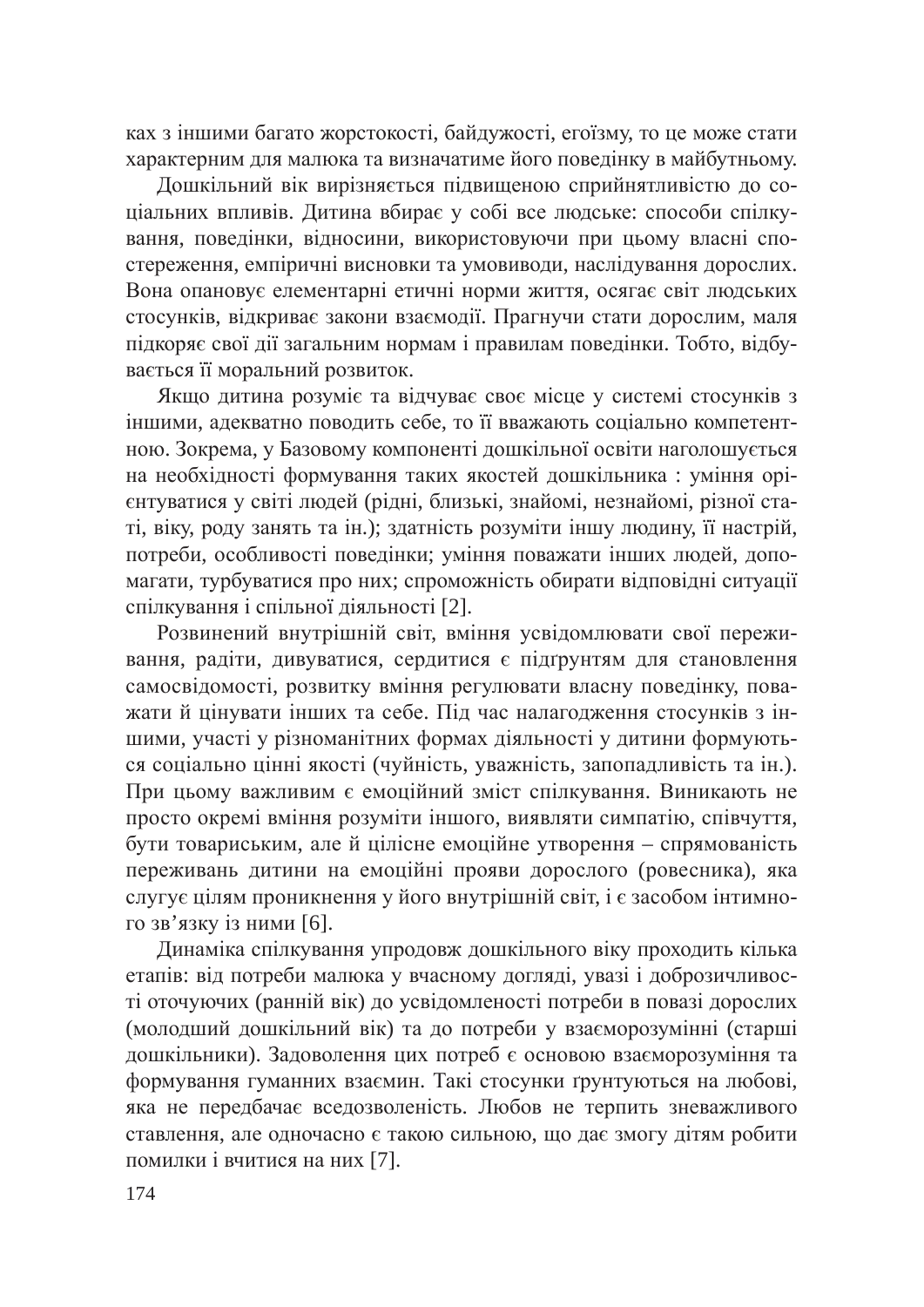У спілкуванні з дорослим дитина здобуває перший досвід гуманної поведінки. Це аж ніяк не означає, що дорослий формує її за власним задумом чи зразком. Малюк розвивається лише тоді, коли сам активно діє. Мистецтво вихователя виявляється у пробудженні і спрямуванні активності дитини на самовиховання [10].

Передумовою високої емоційної активності дитини є пластичність її нервової системи. Навколишні предмети і явища завжди викликають певні емоції. Тому незабутність перших вражень забезпечується не тільки глибиною їх усвідомлення, а й силою емоційного впливу. У дітей виникає такий самий настрій, як в людей, з якими вони спілкуються (дитина «заражається» від них). Високий рівень розвитку емпатії (здатності до співпереживання) є результатом розуміння дитиною емоційного стану іншої людини. Цей стан вона не просто «копіює», а сприймає душею. Така форма вияву почуттів зумовлена потребою у підтримці з боку іншої людини, в її допомозі, а тому має моральний зміст. Діти переконуються в доцільності одних і шкідливості інших моделей поведінки. Завдяки цьому вони розширюють і поглиблюють свої знання про сутність і особливості людських взаємин, вчаться аналізувати їх на основі власного сприйняття.

Особливу роль у формуванні гуманного ставлення до інших людей мають «розумні» емоції, що є своєрідною єдністю «афекту і інтелекту» (за Л. Виготським) і виконують роль «емоційної уяви», передчуття ситуації, яка може виникнути внаслідок дій дитини і оцінки значення цих наслідків для себе і для інших людей [8].

Досліджуючи вплив емоцій на моральний розвиток дошкільників, науковці стверджують, що регулятивна функція емоцій, яка спрямована на пом'якшення імперативності моральних вимог, полегшує їх інтеріоризацію (перехід від зовнішніх до внутрішніх дій). Дитина сприймає необхідне не як зовнішнє, примусове, а як предмет своїх соціальних потреб, що формуються як щось особливо значуще, бажане [15].

Як зазначає Т. Поніманська, моральна регуляція поведінки передбачає оцінку дитиною своїх дій і спрямування своєї поведінки відповідним чином. Це свідчить про те, що оцінка, якій піддається моральний вчинок, повинна стати внутрішнім регулятором [14]. Функціонування емоцій в моральній регуляції передбачає зародження потреби в поведінці, обумовленій певними вимогами. А моральна потреба є продуктом діяльності спонукальної функції емоцій, що міститься і в оцінці, і в образі необхідної поведінки. У ній співіснують: притаманна емоційній регуляції внутрішня свобода, бажання діяти певним чином і властива моральній регуляції необхідність співвіднесення особистого і суспільного.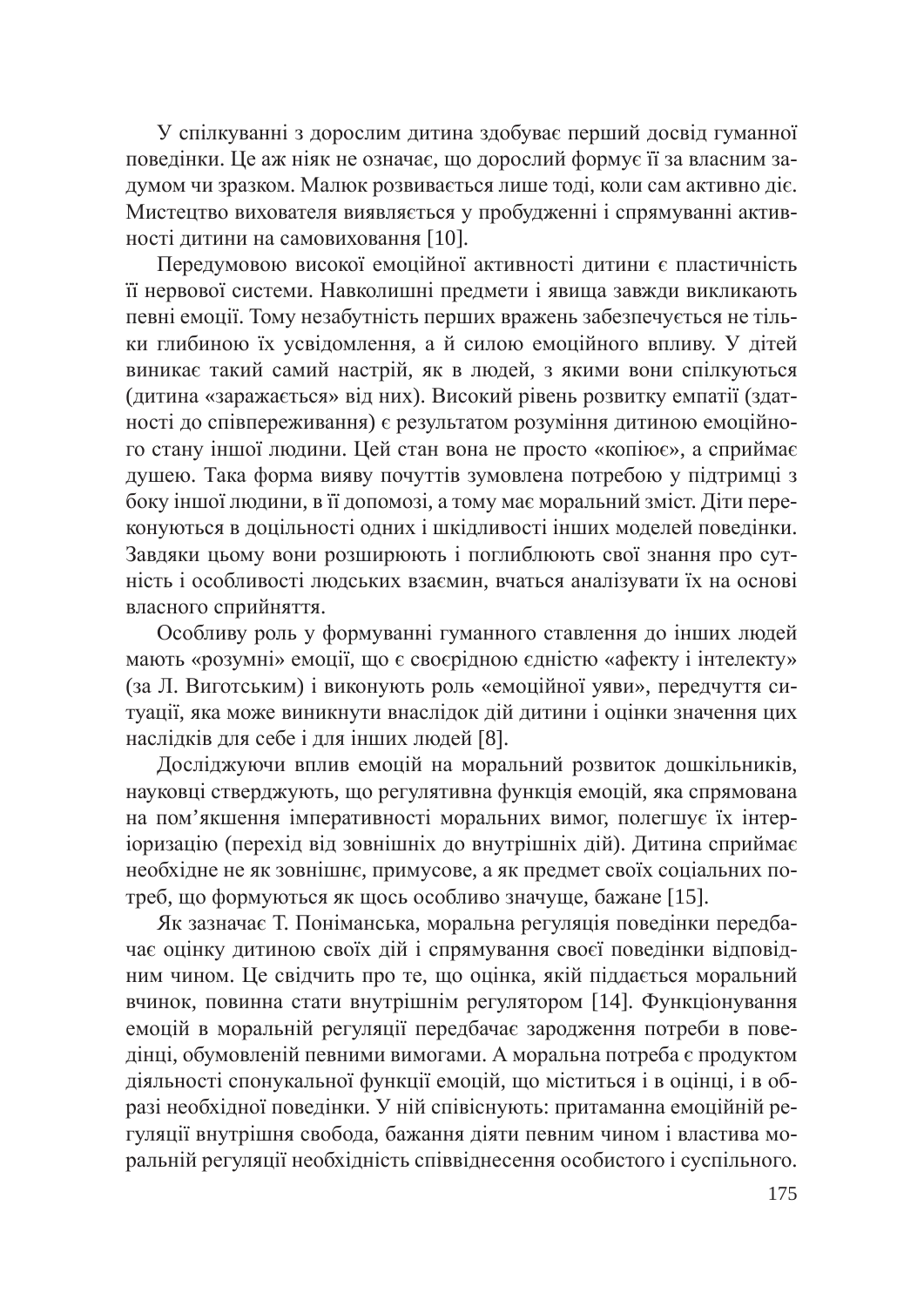Засвоєння моральних норм є необхідною умовою соціального розвитку, тому унормованість вчені розглядають як основну характеристику гуманної поведінки дошкільника [7]. Етична норма, будучи засвоєна і ставши набуттям дитини, стає її якістю. Тобто, норма ніби співвідноситься з певним психологічним утворенням.

Ця думка повною мірою стосується гуманних почуттів та поведінки дитини. Виховання гуманності може бути ефективним за умови представлення її у вигляді моральної норми-цінності поведінки. Спочатку виконання необхідної норми сприймається дитиною як обов'язкова умова для отримання схвалення з боку дорослого, і збереження з ним таких взаємин, у яких дитина відчуває велику необхідність. Далі, у процесі розвитку, виконуючи норми поведінки, дошкільник завдяки зв'язку цього виконання з позитивним емоційним переживанням, починає сприймати їх як щось позитивне для себе [4].

Не слід забувати, що саме дорослий  $\epsilon$  «соціальним провідником», зразком для наслідування, організатором соціального досвіду дитини, для якої прагнення слідувати вимогам і засвоєним нормам є формою узагальненої категорії – «треба». Це та перша моральна мотиваційна інстанція, якою починає керуватися дитина і яка є для неї не тільки знанням, а й переживанням, що необхідно діяти певним чином. У цьому переживанні виявляється у першопочатковій формі почуття обов'язку, яке є основним моральним мотивом, що безпосередньо спонукає до гуманної поведінки [7].

Можемо зробити висновок, що у дошкільному віці емоції є основою виникнення мотивів як регуляторів діяльності та поведінки. Виховання гуманних почуттів (доброзичливості, турботливості, привітності, доброго ставлення до інших, співчуття, чуйності, щирості) у дітей має відбуватися за умов переживання позитивних емоцій, спонукання до добрих починань, цілеспрямованого навчання емоційно-виразним засобам передачі власних переживань в ігровій, навчальній і трудовій діяльності.

Висновки. Отже, змалку дитина вчиться узгоджувати власні дії з інтересами інших людей, відповідати за свої вчинки. А результатом засвоєння і внутрішнього прийняття моральних норм, які набувають регулюючої сили та зумовлюють поведінку малюка, є моральність, гуманність.

Звичка гуманної поведінки визначається як складний спосіб поведінки, здійснення якого набуває для дітей характеру потреби діяти узгоджено, домовлятися, поважати колективний задум, підкорятися загальним правилам, вміти співпереживати, проявляти дружелюбність і взаємоталономогу, співчуття, вміти надати допомогу, послугу. Рівень засвоєння гуманних почуттів і якостей (співчуття, милосердя, любові до близьких та ін.) свідчить про моральний розвиток дитини.